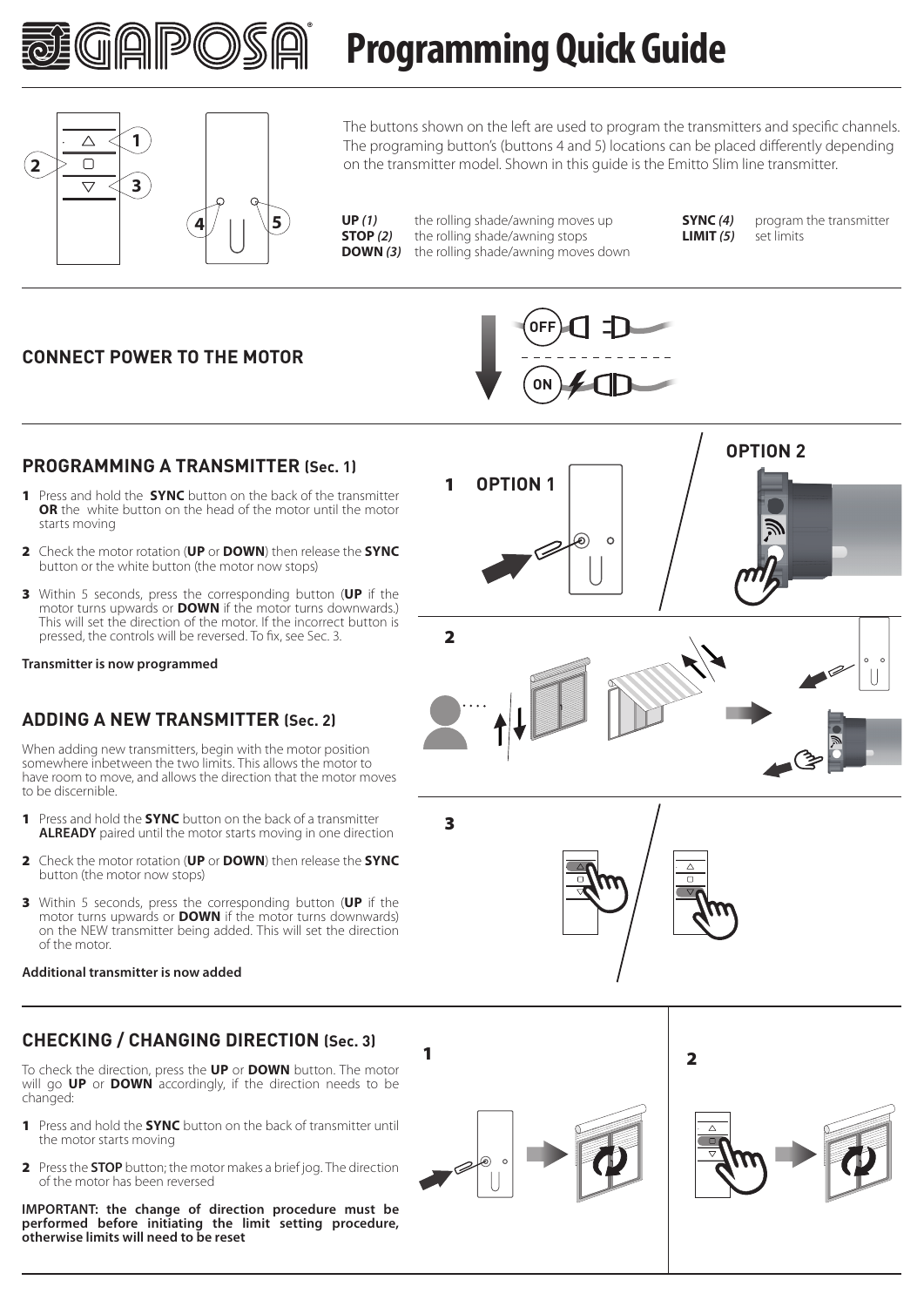### **SETTING THE LIMITS (Sec. 4) IT IS MANDATORY TO SET THE "UP" LIMIT FIRST EVERY TIME**

Run the motor to an intermediate position inbetween the two desired limits. The motor needs to move in the direction of the limit in order for the limit to be properly set.

1 Press and hold the **LIMIT** button on the back of transmitter until the motor makes a brief jog

#### **Note: during "limit setting mode" the operations are in "deadman control" (The UP and DOWN buttons must be held down inorder for the motor to move.)**

- 2 Press and hold the **UP** button and run the motor to the desired **UP** limit position.
- 3 Press the **STOP** button to set the **UP** limit position. The motor makes a brief jog to confirm.
- 4 Press and hold the **DOWN** button and run the motor to the desired **DOWN** limit position
- 5 Press the **STOP** button to set the **DOWN** limit position. The motor makes a brief jog to confirm.

**Note: Accurate limit setting can be performed by pressing the LIMIT button a second time: the motor will then will reduce its output speed, moving slowly in steps towards the desired limit. Always press the STOP button to set the limit position.**

# **SETTING THE LIMITS INDIVIDUALLY (Sec. 5)**

If the limits need to be changed after the initial limit setting procedure, it is possible to change the limit positions individually. One limit can be set without the other limit needing to be set. The motor can be in any postion to initiate the procedure.

# **TO CHANGE THE UP LIMIT:**

**1** From any point between the existing limits, press and hold both the **LIMIT** button and the **UP** button until the motor makes a brief jog.

#### **Note: during "limit setting mode" the operations are in "deadman control" (The UP and DOWN buttons must be held down inorder for the motor to move.)**

- 2 Press and hold the **UP** button until the desired new **UP** limit is reached.
- 3 Press the **STOP** button to set the limit. The motor makes a brief jog to confirm. The new **UP** limit is set.

# **TO CHANGE THE DOWN LIMIT:**

1 From any point between the existing limits, press and hold both the **LIMIT** button and the **DOWN** button until the motor makes a brief jog.

#### **Note: during "limit setting mode" the operations are in "deadman control" (The UP and DOWN buttons must be held down inorder for the motor to move.)**

- 2 Press and hold the **DOWN** button until the desired new **DOWN** limit is reached
- 3 Press the **STOP** button to set the limit. The motor makes a brief jog to confirm. The new **DOWN** limit is set.









**5**

**1**

**2**

**1**

 $\circ$ 

**2**









**3**